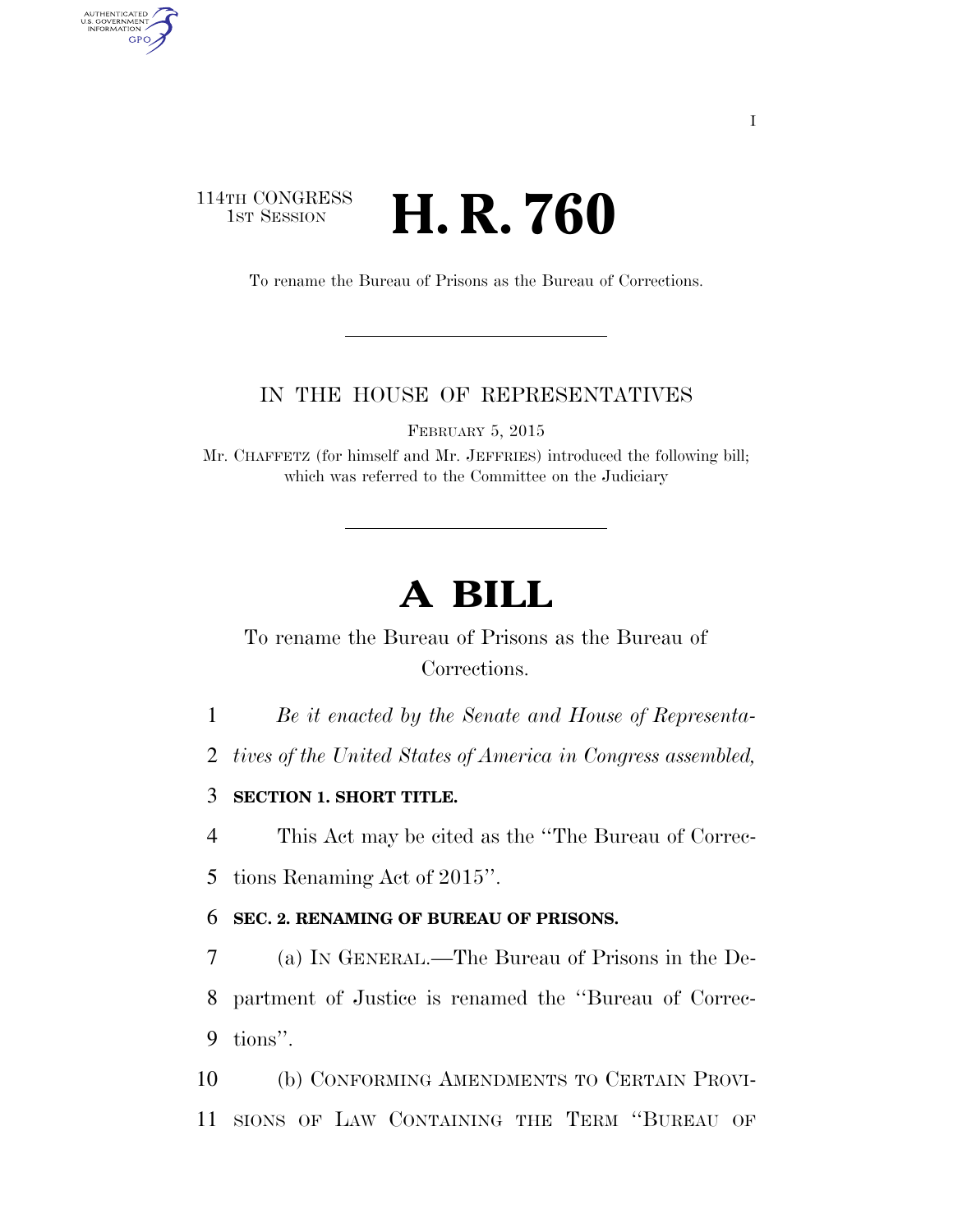| $\mathbf{1}$ | PRISONS".—Each of the following provisions of law is  |
|--------------|-------------------------------------------------------|
| 2            | amended by striking "Bureau of Prisons" each place it |
| 3            | appears and inserting "Bureau of Corrections":        |
| 4            | (1) Section 6103 of the Internal Revenue Code         |
| 5            | of 1986.                                              |
| 6            | $(2)$ Section 6116 of the Internal Revenue Code       |
| $\tau$       | of 1986.                                              |
| 8            | (3) Section 456 of the Military Selective Service     |
| 9            | Act.                                                  |
| 10           | (4) Rule 32 of the Federal Rules of Criminal          |
| 11           | Procedure.                                            |
| 12           | (5) Section 8331 of title 5, United States Code.      |
| 13           | $(6)$ Section 8401 of title 5, United States Code.    |
| 14           | (7) Section 1793 of title 18, United States           |
| 15           | Code.                                                 |
| 16           | $(8)$ Section 3050 of title 18, United States         |
| 17           | Code.                                                 |
| 18           | (9) Section 3552 of title 18, United States           |
| 19           | Code.                                                 |
| 20           | $(10)$ Section 3553 of title 18, United States        |
| 21           | Code.                                                 |
| 22           | $(11)$ Section 3582 of title 18, United States        |
| 23           | Code.                                                 |
| 24           | $(12)$ Section 3597 of title 18, United States        |

Code.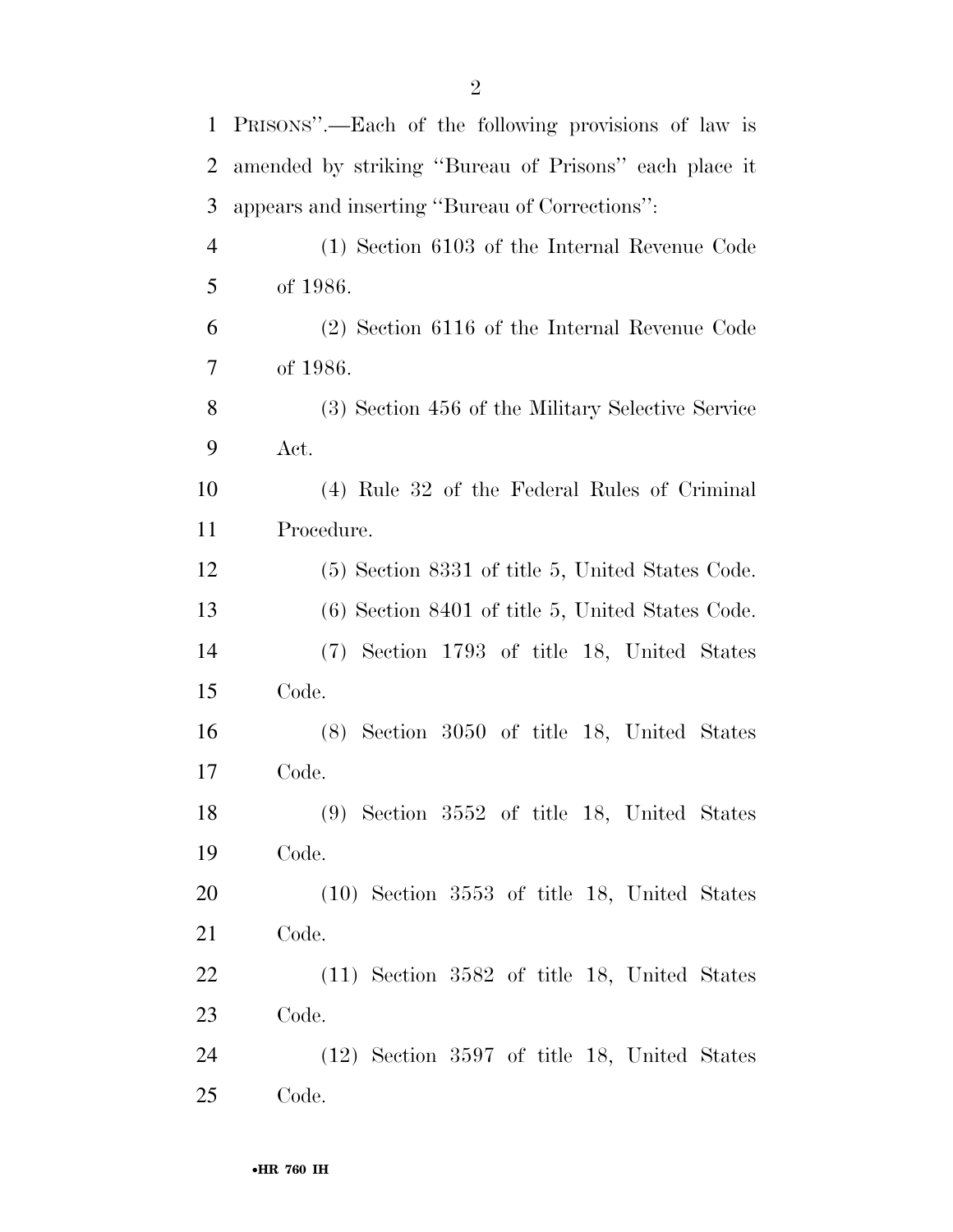| $\mathbf{1}$   |       | $(13)$ Section 3563 of title 18, United States |  |  |  |
|----------------|-------|------------------------------------------------|--|--|--|
| $\overline{2}$ | Code. |                                                |  |  |  |
| 3              |       | (14) Section 3600 of title 18, United States   |  |  |  |
| $\overline{4}$ | Code. |                                                |  |  |  |
| 5              |       | $(15)$ Section 3621 of title 18, United States |  |  |  |
| 6              | Code. |                                                |  |  |  |
| $\overline{7}$ |       | $(16)$ Section 3622 of title 18, United States |  |  |  |
| $8\,$          | Code. |                                                |  |  |  |
| 9              |       | (17) Section 3623 of title 18, United States   |  |  |  |
| 10             | Code. |                                                |  |  |  |
| 11             |       | $(18)$ Section 3624 of title 18, United States |  |  |  |
| 12             | Code. |                                                |  |  |  |
| 13             |       | $(19)$ Section 3672 of title 18, United States |  |  |  |
| 14             | Code. |                                                |  |  |  |
| 15             |       | $(20)$ Section 4001 of title 18, United States |  |  |  |
| 16             | Code. |                                                |  |  |  |
| 17             |       | $(21)$ Section 4012 of title 18, United States |  |  |  |
| 18             | Code. |                                                |  |  |  |
| 19             |       | $(22)$ Section 4014 of title 18, United States |  |  |  |
| 20             | Code. |                                                |  |  |  |
| 21             |       | (23) Chapter 303 of title 18, United States    |  |  |  |
| 22             | Code. |                                                |  |  |  |
| 23             |       | $(24)$ Section 4082 of title 18, United States |  |  |  |
| 24             | Code. |                                                |  |  |  |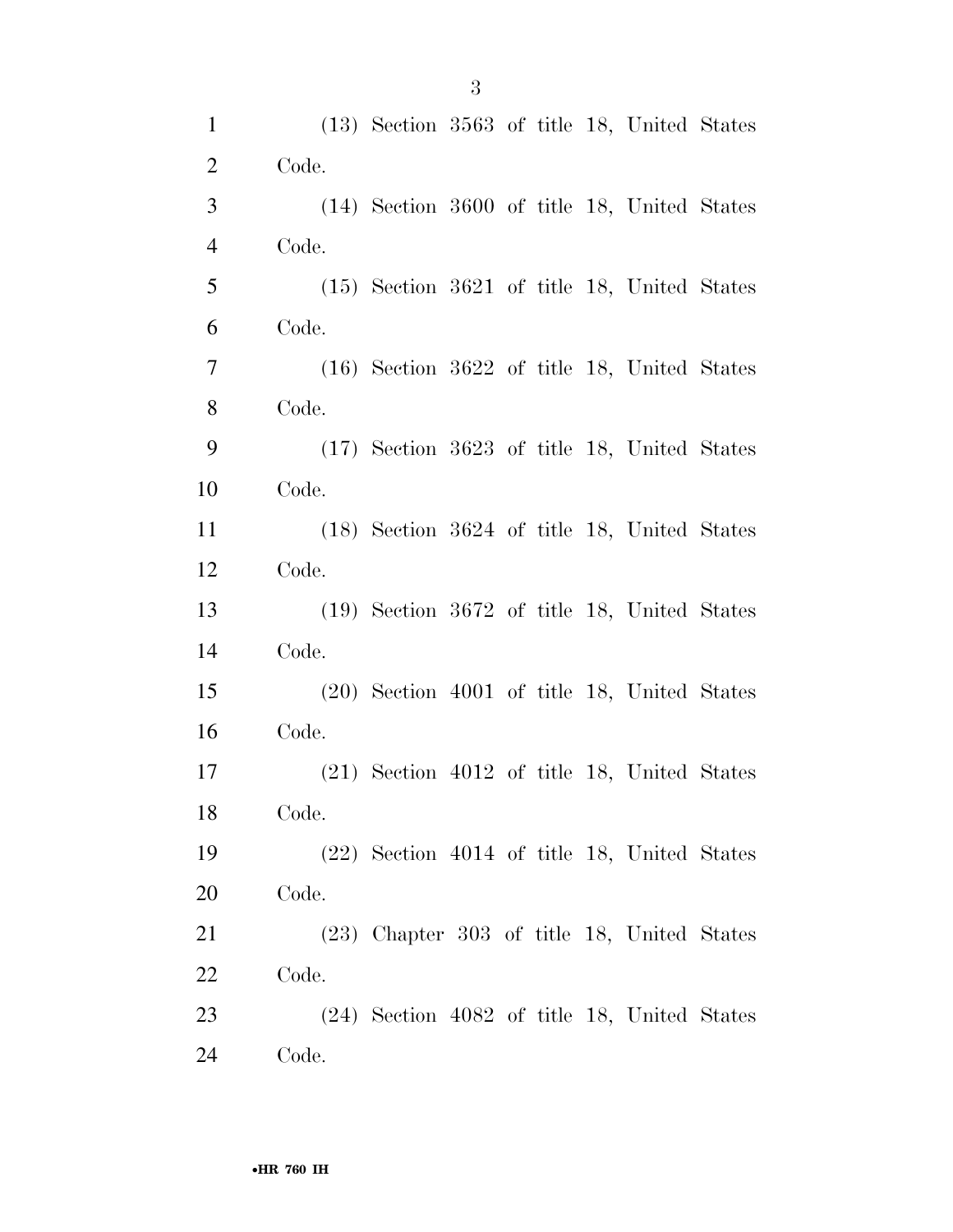| $\mathbf{1}$   | $(25)$ Section 4248 of title 18, United States |
|----------------|------------------------------------------------|
| $\overline{2}$ | Code.                                          |
| 3              | $(26)$ Section 4321 of title 18, United States |
| $\overline{4}$ | Code.                                          |
| 5              | $(27)$ Section 4351 of title 18, United States |
| 6              | Code.                                          |
| 7              | $(28)$ Section 5003 of title 18, United States |
| 8              | Code.                                          |
| 9              | $(29)$ Section 994 of title 28, United States  |
| 10             | Code.                                          |
| 11             | (30) Section 2022 of title 38, United States   |
| 12             | Code.                                          |
| 13             | (31) Section 2023 of title 38, United States   |
| 14             | Code.                                          |
| 15             | $(32)$ Section 202 of Public Law 90–284.       |
| 16             | $(33)$ Section 31921 of Public Law 103-322.    |
| 17             | $(34)$ Section 3 of Public Law 106-546.        |
| 18             | $(35)$ Section 4 of Public Law 106-546.        |
| 19             | $(36)$ Section 4 of Public Law 106–560.        |
| 20             | $(37)$ Section 7 of Public Law 108-79.         |
| 21             | $(38)$ Section 8 of Public Law $108-79$ .      |
| 22             | $(39)$ Section 3 of Public Law 110–199.        |
| 23             | $(40)$ Section 213 of Public Law 110–199.      |
| 24             | $(41)$ Section 214 of Public Law 110–199.      |
| 25             | $(42)$ Section 231 of Public Law 110–199.      |